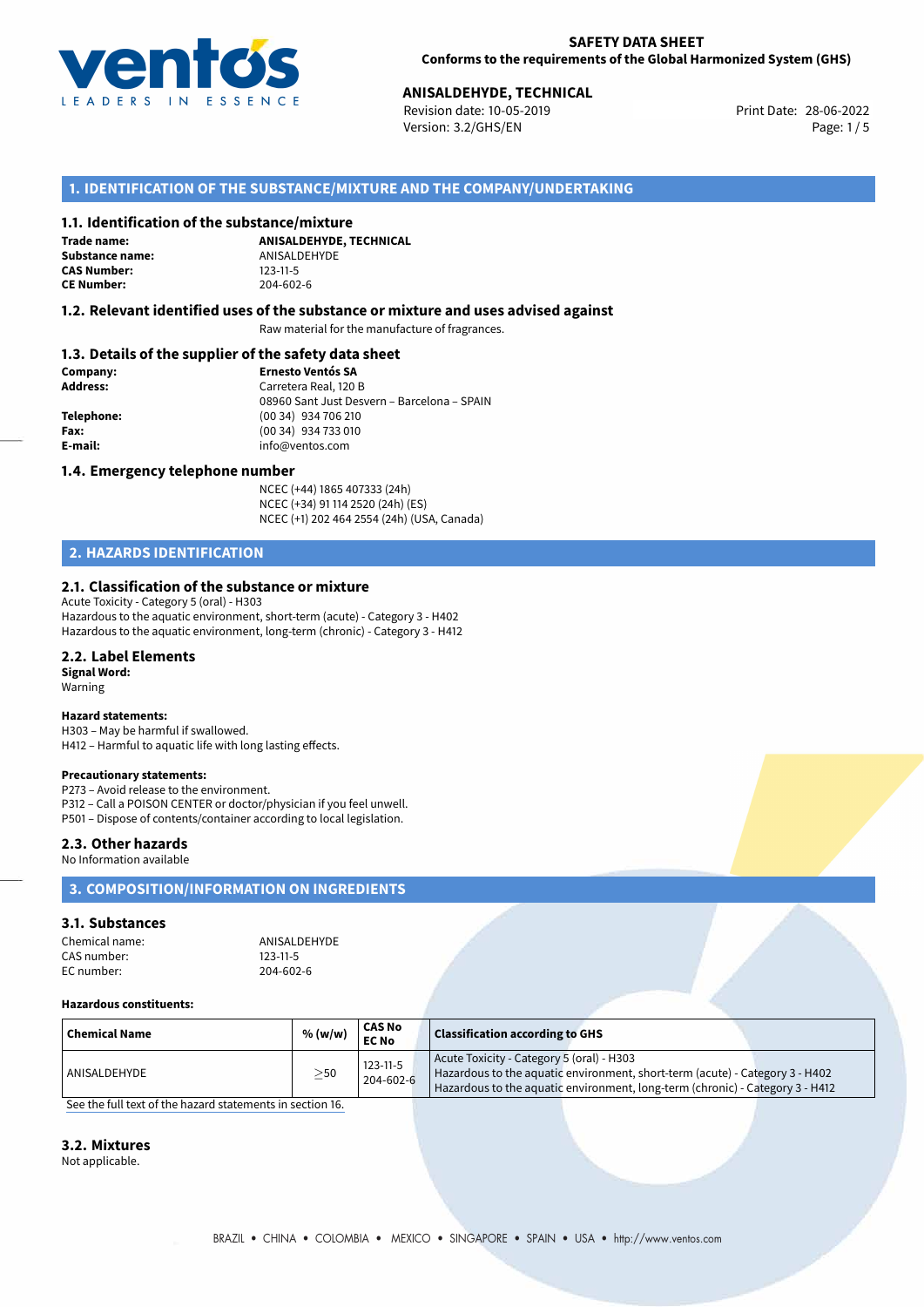

Revision date: 10-05-2019 Version: 3.2/GHS/EN Page: 2 / 5

## **4. FIRST-AID MEASURES**

### **4.1. Description of necessary first aid measures**

| Ingestion:    | Rinse mouth with water.<br>Obtain medical advice.<br>Keep at rest. Do not induce vomiting.                                                           |
|---------------|------------------------------------------------------------------------------------------------------------------------------------------------------|
| Eye contact:  | In case of contact with eyes, rinse immediately with plenty of water for at least 15 minutes and seek medical advice.                                |
| Inhalation:   | Remove person to fresh air and keep at rest.<br>Seek immediate medical advice.                                                                       |
| Skin contact: | Take off immediately all contaminated clothing.<br>Thoroughly wash affected skin with soap and water.<br>Seek medical attention if symptoms persist. |

#### **4.2. Most important symptoms and effects, both acute and delayed** No information available.

# **4.3. Indication of any immediate medical attention and special treatment needed**

No information available.

# **5. FIRE-FIGHTING MEASURES**

### **5.1. Extinguishing Media**

Water spray, carbon dioxide, dry chemical powder or appropriate foam. For safety reasons do not use full water jet.

### **5.2. Special hazards arising from the substance or mixture**

Known or Anticipated Hazardous Products of Combustion: Emits toxic fumes under fire conditions.

### **5.3. Advice for firefighters**

High temperatures can lead to high pressures inside closed containers. Avoid inhalation of vapors that are created. Use appropriate respiratory protection. Do not allow spillage of fire to be poured into drains or watercourses. Wear self-contained breathing apparatus and protective clothing.

# **6. ACCIDENTAL RELEASE MEASURES**

### **6.1. Personal precautions, protective equipment and emergency procedures**

Evacuate surronding areas. Ensure adequate ventilation. Keep unnecessary and unprotected personnel from entering. Do not breathe vapor/spray. Avoid contact with skin and eyes. Information regarding personal protective measures: see section 8.

### **6.2. Environmental precautions**

To avoid possible contamination of the environment, do not discharge into any drains, surface waters or groundwaters.

### **6.3. Methods and materials for containment and cleaning up**

Cover with an inert, inorganic, non-combustible absorbent material (e.g. dry-lime, sand, soda ash). Place in covered containers using non-sparking tools and transport outdoors. Avoid open flames or sources of ignition (e.g. pilot lights on gas hot water heater). Ventilate area and wash spill site after material pickup is complete.

### **6.4. Reference to other sections**

Information regarding exposure controls, personal protection and disposal considerations can be found in sections 8 and 13.

# **7. HANDLING AND STORAGE**

### **7.1. Precautions for safe handling**

Do not store or handle this material near food or drinking water. Do not smoke. Avoid contact with the eyes, skin and clothing. Wear protective clothing and use glasses. Observe the rules of safety and hygiene at work. Keep in the original container or an alternative made from a compatible material.

### **7.2. Conditions for safe storage, including any incompatibilities**

Store in tightly closed and preferably full containers in a cool, dry and ventilated area, protected from light. Keep away from sources of ignition (e.g. hot surfaces, sparks, flame and static discharges). Keep away from incompatible materials (see section 10).

### **7.3. Specific end use(s)**

No information available.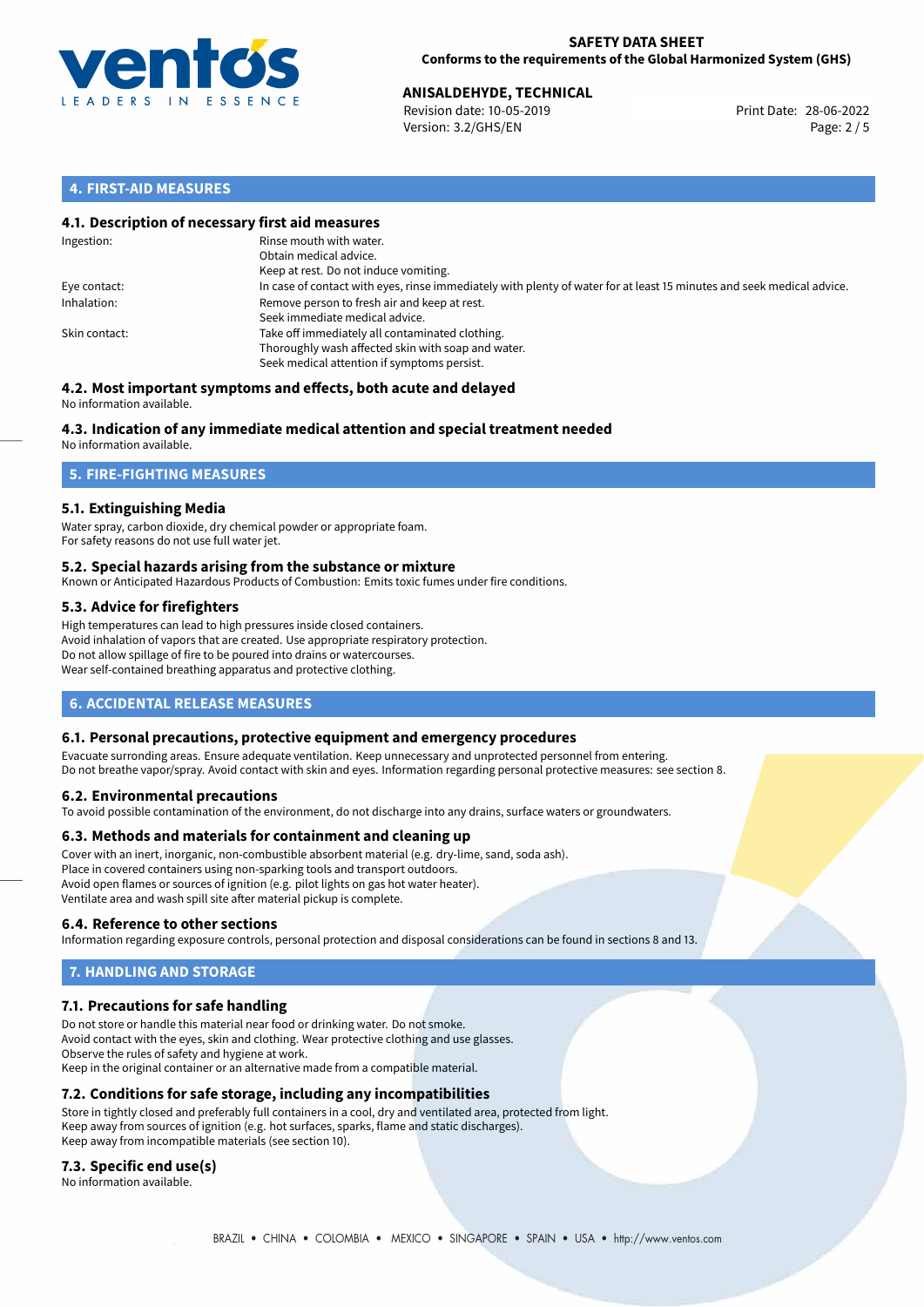

Revision date: 10-05-2019 Version: 3.2/GHS/EN Page: 3 / 5

# **8. EXPOSURE CONTROLS AND PERSONAL PROTECTION**

### **8.1. Control parameters**

Components with occupational exposure limits: None known.

### **8.2. Exposure controls**

Measures should be taken to prevent materials from being splashed into the body. Provide adequate ventilation, according to the conditions of use. Use a mechanical exhaust if required.

### **8.3. Individual protection measures, such as personal protective equipment**

| Eye/Face protection:             | Chemical safety goggles are recommended. Wash contaminated goggles before reuse.                                                            |
|----------------------------------|---------------------------------------------------------------------------------------------------------------------------------------------|
| Hand Protection:                 | Chemical-resistant gloves are recommended. Wash contaminated gloves before reuse.                                                           |
| Body protection:                 | Personal protective equipment for the body should be selected based on the task being performed and the risks                               |
|                                  | involved.                                                                                                                                   |
| <b>Respiratory Protection:</b>   | In case of insufficient ventilation, use suitable respiratory equipment.                                                                    |
| Environmental exposure controls: | Emissions from ventilation or process equipment should be checked to ensure they comply with environmental<br>protection legislation.       |
|                                  | In some cases, filters or engineering modifications to the process equipment will be necessary to reduce emissions to<br>acceptable levels. |

# **9. PHYSICAL AND CHEMICAL PROPERTIES**

### **9.1. Information on basic physical and chemical properties**

| Appearance:                            | Liguid                          |
|----------------------------------------|---------------------------------|
| Colour:                                | Conforms to standard            |
| Odour:                                 | Conforms to standard            |
| Odour theshold:                        | Not determined                  |
| pH:                                    | Not determined                  |
| Melting point/freezing point:          | $-5/ +3$                        |
| Boling point/boiling range:            | $248 - 249$                     |
| Flash point:                           | $116^{\circ}$ C                 |
| Evaporation rate:                      | Not determined                  |
| Flammability:                          | Not determined                  |
| Lower flammability/Explosive limit:    | Not determined                  |
| Upper flammability/Explosive limit:    | Not determined                  |
| Vapour pressure:                       | 1,5 mbar (74,7°C)               |
| Vapour Density:                        | Not determined                  |
| Density:                               | 1,1-1,14 g/mL (20 $^{\circ}$ C) |
| Relative density:                      | $1,1-1,14(20^{\circ}C)$         |
| Water solubility:                      | 2 g/L IN WATER                  |
| Solubility in other solvents:          | <b>SOLUBLE IN ETHANOL</b>       |
| Partition coefficient n-octanol/water: | Not determined                  |
| Auto-ignition temperature:             | Not determined                  |
| Decomposition temperature:             | Not determined                  |
| Viscosity, dynamic:                    | Not determined                  |
| Viscosity, kinematic:                  | Not determined                  |
| Explosive properties:                  | Not determined                  |
| Oxidising properties:                  | Not determined                  |
|                                        |                                 |

# **10. STABILITY AND REACTIVITY**

### **10.1. Reactivity**

No hazardous reactions if stored and handled as prescribed/indicated.

### **10.2. Chemical stability**

The product is stable if stored and handled as prescribed/indicated.

### **10.3. Possibility of hazardous reactions**

No hazardous reactions if stored and handled as prescribed/indicated.

### **10.4. Conditions to Avoid**

Conditions to Avoid: Excessive heat, flame or other ignition sources.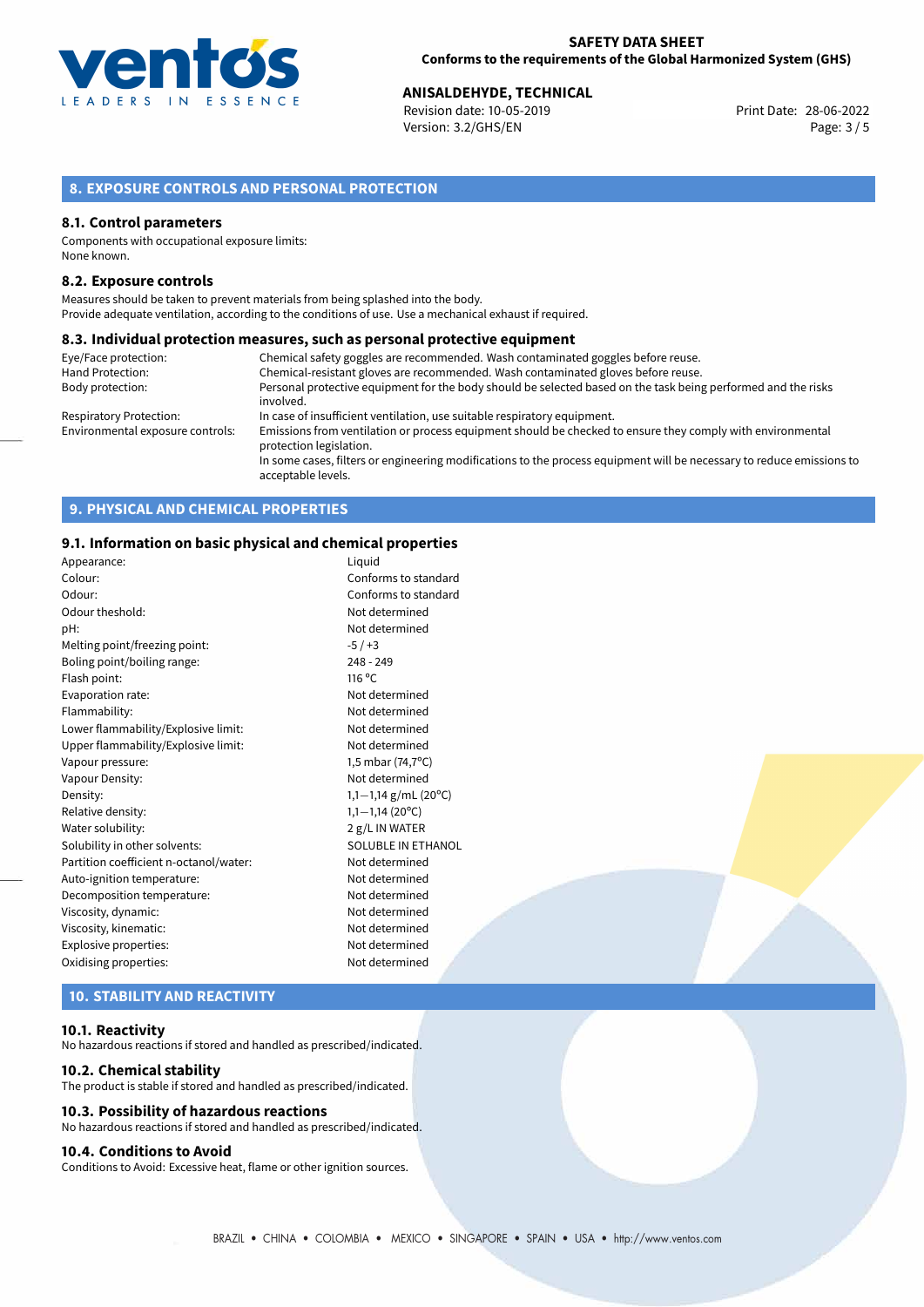

Revision date: 10-05-2019 Version: 3.2/GHS/EN Page: 4 / 5

### **10.5. Incompatible materials**

Avoid contact with strong acids and bases and oxidizing agents.

### **10.6. Hazardous decomposition products**

During combustion may form carbon monoxide and unidentified organic compounds.

# **11. TOXICOLOGICAL INFORMATION**

| <b>Acute toxicity</b>                    | May be harmful if swallowed.                                              |
|------------------------------------------|---------------------------------------------------------------------------|
| <b>Skin corrosion/irritation</b>         | Based on the data available, the criteria for classification are not met. |
| Serious eye damage/irritation            | Based on the data available, the criteria for classification are not met. |
| <b>Respiratory or skin sensitisation</b> | Based on the data available, the criteria for classification are not met. |
| <b>Germ cell mutagenicity</b>            | Based on the data available, the criteria for classification are not met. |
| Carcinogenicity                          | Based on the data available, the criteria for classification are not met. |
| <b>Reproductive toxicity</b>             | Based on the data available, the criteria for classification are not met. |
| <b>STOT-single exposure</b>              | Based on the data available, the criteria for classification are not met. |
| <b>STOT-repeated exposure</b>            | Based on the data available, the criteria for classification are not met. |
| <b>Aspiration hazard</b>                 | Based on the data available, the criteria for classification are not met. |

# **12. ECOLOGICAL INFORMATION**

### **12.1. Toxicity**

#### **Assessment:**

Harmful to aquatic life with long lasting effects. **Experimental/calculated data:** No information available.

### **12.2. Degradability**

Biodegradation : Readily biodegradable. (OECD 301 E). DOC reduction (28d) : > 97%.

### **12.3. Bioaccumulative potential**

No information available.

## **12.4. Soil mobility**

No information available.

# **12.5. Other adverse effects**

See also sections 6, 7, 13 and 15 Do not allow to get into waste water or waterways.

# **13. DISPOSAL CONSIDERATIONS**

### **13.1. Waste treatment methods**

Dispose of in accordance with national and local environmental regulations.

### **14. TRANSPORT INFORMATION**

|                                  | <b>ADR/RID/ADN</b>                | <b>IMDG</b>                       | <b>IATA-ICAO</b>                  |
|----------------------------------|-----------------------------------|-----------------------------------|-----------------------------------|
| 14.1. UN Number                  | Not classified as hazardous goods | Not classified as hazardous goods | Not classified as hazardous goods |
| 14.2. UN Proper Shipping Name    | Not applicable                    | Not applicable                    | Not applicable                    |
| 14.3. Transport Hazard Class(es) | Not applicable                    | Not applicable                    | Not applicable                    |
| 14.4. Packing Group              | Not applicable                    | Not applicable                    | Not applicable                    |
| 14.5. Environmental hazards      | No                                | <b>No</b>                         | No                                |
| Additional information           |                                   |                                   |                                   |

### **14.6 Special precautions for user**

None known

**14.7. Transport in bulk according to Annex II of MARPOL 73/78 and the IBC Code** No information available